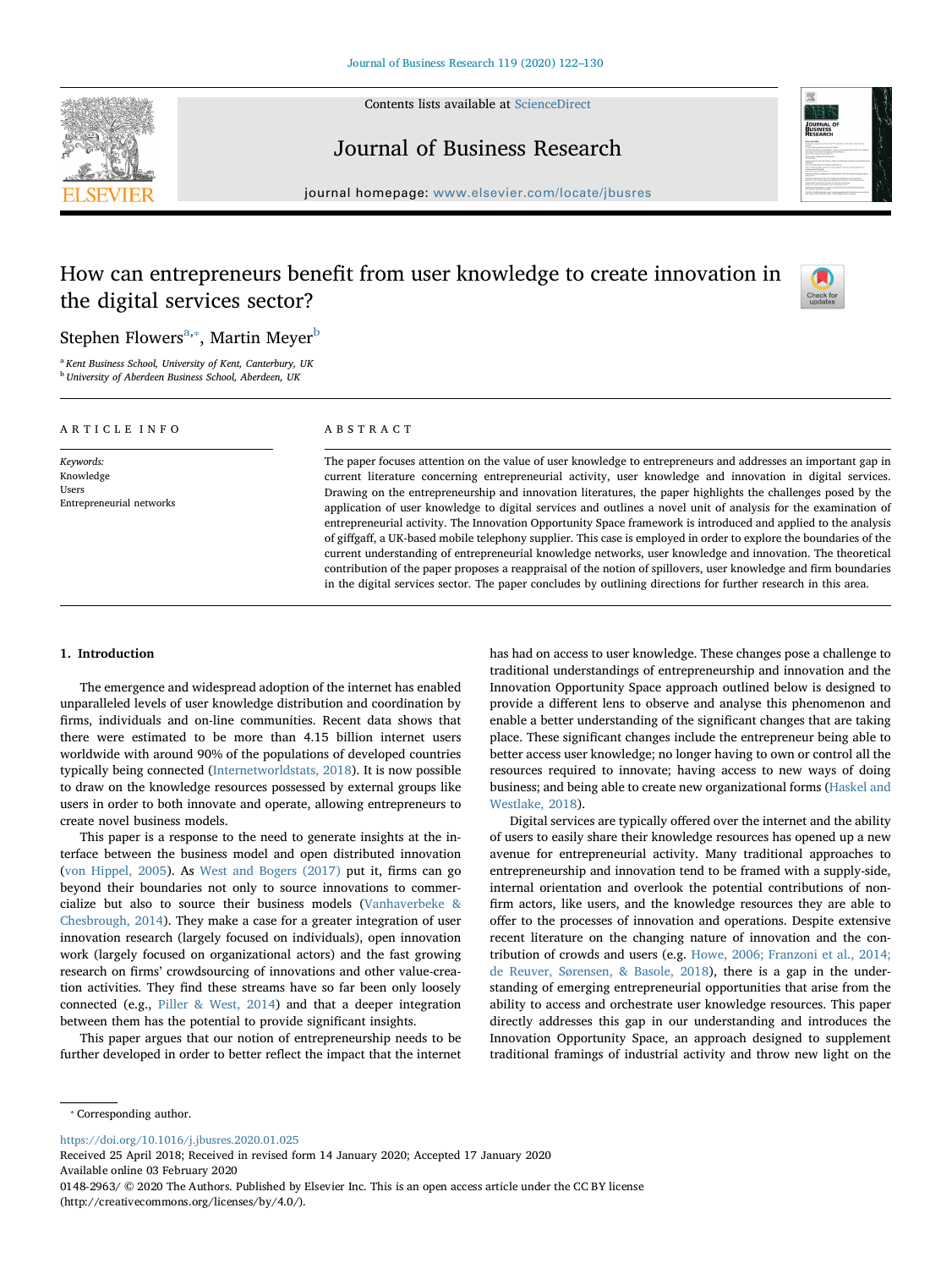potential impact of the widespread availability of user knowledge on entrepreneurship and innovation.

The research question that motivates this paper is: 'How can entrepreneurs benefit from user knowledge in digital services?' The paper will explore the way is which user knowledge can be deployed to benefit both the innovation and the operation of such services.

Services have been defined as '…an activity or series of activities of a more or less intangible nature that normally, but not necessarily, take place in the interaction between customer and service employees and/ or physical resources or goods and/or systems of the service provider, which are provided as solutions to customer problems' ([Gronroos,](#page-7-3) [2001\)](#page-7-3). Building on this definition digital services can be viewed as services that that are provided over the internet using digital technologies and include a wide variety of phenomena including social media, online marketplaces, knowledge sharing and community activity. The case study examined in this paper, giffgaff, is an example of a commercial digital service provider that adopted a novel organisational form in order to benefit from access to the knowledge of its users.

In order to explore the research question outlined above the paper will draw on the entrepreneurship and innovation literatures to explore the role of users and user knowledge in entrepreneurial activity and examine the gaps in our understanding of these phenomena. The Innovation Opportunity Space framework will also be outlined and applied to the analysis of the case study - giffgaff, a relatively new entrant to the UK mobile phone market (and an example of corporate entrepreneurship: [Drucker, 1985](#page-7-4)) whose organisational structure was designed to enable it to benefit from the knowledge of its users.

This paper focuses on the entrepreneurial way in which user knowledge was coopted to provide many of the core processes relating to the provision of a mobile telephone service in the UK. The novel contribution of this paper is threefold: in the broadening of the role of knowledge in entrepreneurial opportunities to include user knowledge; the recognition that, in the context of user knowledge, traditional conceptions of geography and spillover may need to be further developed; and in the ability to focus on external knowledge resources provided by the application of the Innovation Opportunity Space approach.

The Innovation Opportunity Space provides a mechanism for the examination of the context of innovation, together with the impacts of the actions of the others involved. Building on the work of Perez [\(Perez,](#page-8-4) [2009\)](#page-8-4) and Meyer [\(Meyer, 2010](#page-8-5)), this approach examines innovation from an opportunity rather than a market perspective, and drawing on the work on von Hippel (e.g. [von Hippel, 2016](#page-8-6)) specifically recognizes that the resources required (e.g. knowledge) may be obtained externally. In this paper the Innovation Opportunity Space approach is applied to the analysis of the entrepreneurial orchestration of user knowledge in the context of digital services, it may also be applied to the examination of the use of a broad range of resources in the innovation of commercial offerings.

The Innovation Opportunity Space approach enables the analysis of changes in technology, expectations or practice on consumer behavior. It focuses on the new opportunities that such changes create, exploring how different groups react and examining longer-term interactions. The opportunity focus of this approach provides for a neutral starting point and is of great value to entrepreneurs.

The paper has been structured into six parts, with part 2 providing a review of relevant literature, part 3 exploring user knowledge and the Innovation Opportunity Space framework in more detail, and part 4 outlining the methodology and presenting the giffgaff case study. The discussion forms part 5 with the conclusions, limitations, and directions for future research being contained in part 6.

#### 2. Review of literature

This section is intended to provide a perspective of the key framings employed within the bodies of literature reviewed. The review will focus on the role of user knowledge within the wider discourse of entrepreneurship and innovation and provide context for the following research question: 'How can entrepreneurs benefit from user knowledge in digital services?'. In order to approach this question it is important to explore how knowledge and the role of the user has been examined in the entrepreneurship and innovation literatures.

## <span id="page-1-0"></span>2.1. Entrepreneurial opportunities through user knowledge in the digital services sector

Entrepreneurial opportunity examines how entrepreneurs exploit technological change to create new processes, products, services, markets or firm structures. This literature is concerned with issues like the role of prior knowledge in discovering new opportunities (e.g. [Shane,](#page-8-7) [2000\)](#page-8-7) and the role of bridging organisations in facilitating opportunity recognition (e.g. [Sapsed, Grantham, & DeFillippi, 2007\)](#page-8-8). In contrast, the notion of a conceptual space in which innovation opportunities are examined has been outlined in very different contexts and for very different purposes. At the macro level, the innovation opportunity space refers to a technological revolution that facilitates the emergence of a novel techno-economic paradigm that enables novel forms of related technologies and products [\(Perez, 2009](#page-8-4)). At the micro level it has been used to refer to the market opportunities perceived by entrepreneurial R &D managers in design firms ([Meyer, Tucker, & Marion, 2010\)](#page-8-5). Focusing on the potential value of non-firm actors like users, it has also been proposed as a unit of analysis and managerial framework that may be used to inform innovation decisions ([Flowers, Meyer, & Kuusisto,](#page-7-5) [2017\)](#page-7-5). Although there is an apparent overlap between the notion of entrepreneurial and innovation opportunities, one key difference is the implicit assumption that is often associated with entrepreneurial activity – that it tends to focus on the possibility of entrepreneurs achieving financial returns. An innovation opportunity is more neutral in this respect and whilst it may lead to entrepreneurial activity (as outlined in the case study below), there is no assumption (implicit or explicit) that such activity will take place.

In the field of entrepreneurship it has long been recognised that entrepreneurs may be individuals or organisations (e.g. [Drucker, 1985\)](#page-7-4) although much work has been undertaken to better understand characteristics possessed by individual entrepreneurs (e.g. [Shane &](#page-8-9) [Eckhardt, 2003; Parker, 2009](#page-8-9)). In a parallel stream of enquiry the Knowledge Spillover Theory of Entrepreneurship (KSTE) explores how knowledge flows can influence entrepreneurial activity (e.g. [Acs,](#page-7-6) [Audretsch, Braunerhjelm, & Carlsson, 2012](#page-7-6)) and positions entrepreneurial behaviour as a response to profitable opportunities from knowledge spillovers from an incumbent organization (e.g. [Acs,](#page-7-7) [Audretsch, & Lehmann, 2013](#page-7-7)). Within this literature, stakeholders tend to be viewed as important actors in entrepreneurial development as they provide a range of knowledge and other resources, with such stakeholders being perceived as playing an important part of an entrepreneur's network (e.g. [Smith & Lohrke, 2008](#page-8-10)). For certain forms of productive activity such networks are recognised to play an important role both in regional development (e.g. [Fritsch & Mueller, 2004](#page-7-8)) and economic growth (e.g. [Freeman, 1987:](#page-7-9) [Asheim, Boschma, & Cooke,](#page-7-10) [2011; Harris, 2011\)](#page-7-10), with geography and proximity playing an important part in this process (e.g. [Audretsch et al, 2005; Zucker, Darby,](#page-7-11) [Furner, Liu, & Ma, 2007](#page-7-11)).

These approaches tend to be based on long-established, traditional models of innovation and have within them a series of implicit assumptions concerning the nature of knowledge and its transmission. These include the links between universities and innovation (e.g. [Fischer & Varga, 2003\)](#page-7-12), the transmission of knowledge in written and spoken form (e.g. [Howells, 2002\)](#page-7-13), the commercialisation of ideas created within an incumbent organization by an entrepreneur ([Acs et al.,](#page-7-6) [2012\)](#page-7-6), and the nature of the production process (e.g. [Godin, 2006](#page-7-14)). However, the broadening of the actors that may be involved in innovation tends to be overlooked in this literature, although it has been recognised elsewhere that a range of different approaches have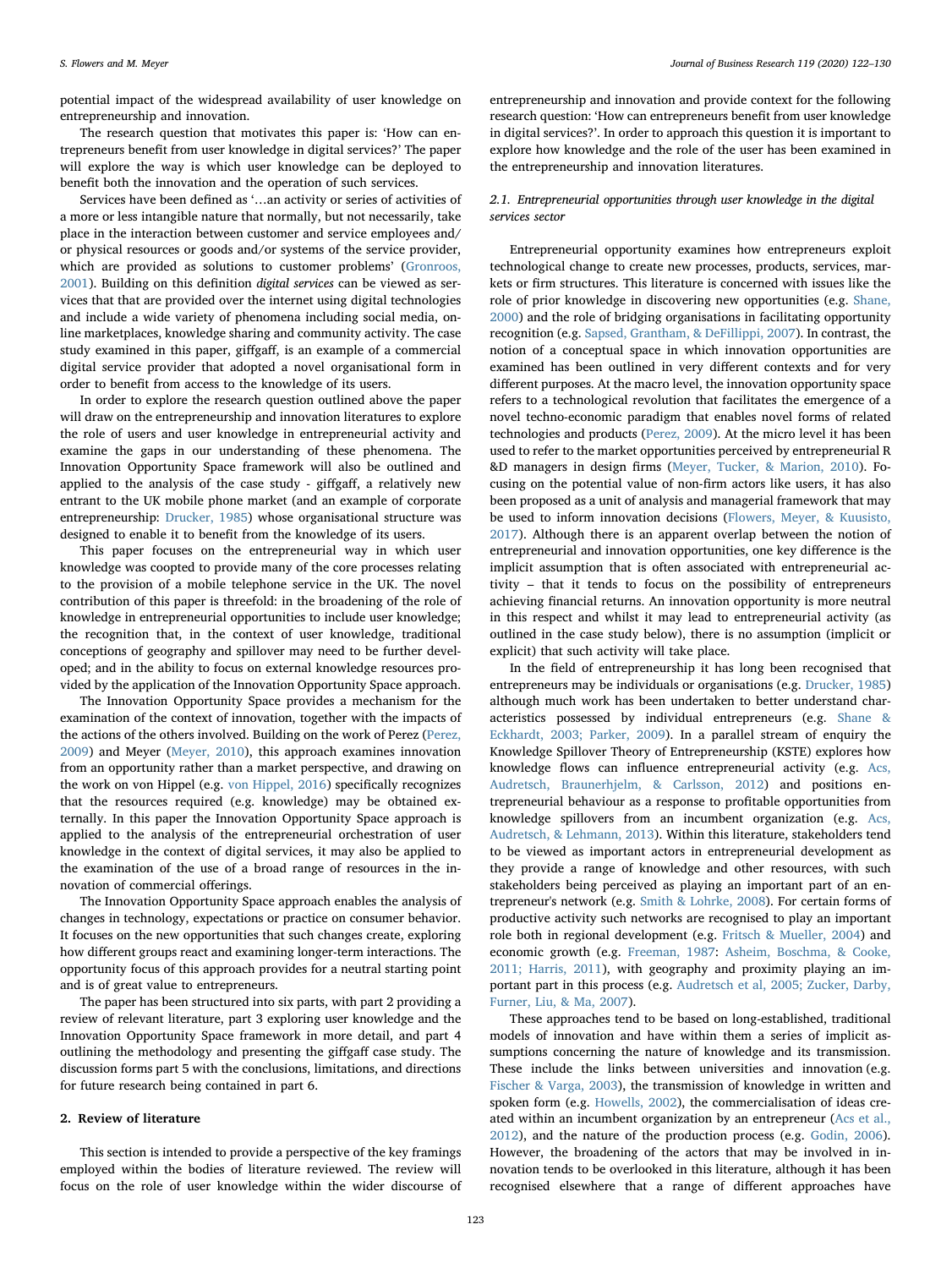emerged to capture the value that is created in these relationships (e.g [Saebi & Foss, 2015](#page-8-11)).

## 2.2. The benefits of user knowledge: Innovation in digital services sector

These are all important contributions to our understanding that are likely to hold true in more traditional contexts but may not be directly relevant when applied to on-line digital contexts. For example, in the context of crowd-based innovation processes, such groups may provide much of the knowledge provided to entrepreneurs but they are not likely to be geographically proximate with the entrepreneur [\(Howe,](#page-7-2) [2006\)](#page-7-2). Similarly, such knowledge resources may be those traditionally generated and applied within firms (e.g. [Leonard-Barton, 1995](#page-8-12)), but they may also be a spillover of the actions of those users - in other words, knowledge of what is possible (and how it has been achieved) is transmitted by the manifestation of what has been done.

This is a particular form of knowledge that requires specialised forms of absorptive capacity ([Cohen & Levinthal, 2000](#page-7-15)) in order to benefit from it. Further, it is important to recognise that our understanding of product and service innovation tends to treat them as similar in nature (e.g. [Utterback & Abernathy, 1975; Magnusson,](#page-8-13) [Matthing, & Kristensson, 2003\)](#page-8-13), with the innovation process of a product assumed to be an input to its production and diffusion. As a result, it has been argued that users possess a form of knowledge that is hard for firms to access ([von Hippel, 1994](#page-8-14)), and that users may potentially play an important role in various stages of the innovation process (e.g. [von Hippel, 2016](#page-8-6)). However, unlike many products, it is important to note that services tend to be ongoing and firms may draw on user knowledge in their ongoing operation and provision, an issue underexplored in the literature.

One of the main factors driving recent waves of innovation in digital services can be found in the way that some organisations are learning how to create commercial value by drawing on a range of external resources (e,g, [Bughin, Chui, & Johnson, 2008](#page-7-16)), particularly the knowledge that users possess. A challenge for the innovation literature is that it has largely evolved from a strongly supply-side perspective in which users were positioned as a final market. As a result, users were viewed as possessing needs that must be satisfied (e.g. [Rothwell et al.,](#page-8-15) [1974\)](#page-8-15), were the 'tough customers' that drove innovation ([Gardiner &](#page-7-17) [Rothwell, 1985\)](#page-7-17), or were the 'lead users' ([von Hippel, 1986\)](#page-8-16) that indicated the shape of future markets, all of which may be harnessed to benefit producer firm innovation processes. Despite this predominant framing, one stream of this literature has explored many non-traditional sources of innovation, for example communities [\(Franke & Shah, 2003](#page-7-18)), hackers [\(Flowers, 2008](#page-7-19)), open-source ([Lakhani & von Hippel, 2003\)](#page-8-17) and also explored how firms may actively seek to prevent users from innovating [\(Braun & Herstatt, 2008](#page-7-20)).

It is clear that users and others can play a series of important roles in the creation, development, implementation and diffusion of technologies. Arguably, the boundary between producers and consumers of technologies has become less distinct and the boundary between 'users' and 'doers' ([Castells, 1996\)](#page-7-21) has become harder to discern. It has also been argued that some forms of innovation have become far more open ([Chesbrough, 2003\)](#page-7-22), and democratised [\(von Hippel, 2005, 2016\)](#page-8-0). From this perspective the processes of innovation have become increasingly complex. Despite this complexity, work has explored how such resources may be better utilised within firms methods to identify lead users and draw on their ideas (e.g. [Herstatt & von Hippel, 1992\)](#page-7-23), the use of toolkits to shift some of the burden of innovation to users (e.g. [Franke](#page-7-24) [& Piller, 2004\)](#page-7-24), and the way in which the Internet can be deployed to draw users into product innovation ([Sawhney, Verona, & Prandelli,](#page-8-18) [2005\)](#page-8-18).

More recent literature in this area has also explored utilizing users and others external to the firm to undertake a range of operational and innovation processes (e.g. [Keupp et al., 2009; Chatterji et al., 2014;](#page-8-19) [Franzoni et al., 2014](#page-8-19)), sometimes utilizing specially designed on-line

systems (sometimes referred to as digital platforms) in order to do so (e.g. [de Reuver et al., 2018; Boudreau, 2010](#page-7-25)). Crowdsourcing, defined as '…the act of a company or institution taking a function once performed by employees and outsourcing it to an undefined (and generally large) network of people in the form of an open call' ([Howe, 2006](#page-7-2)), is now commonly applied with firms using the crowd for a wide range of tasks including complex work [\(Kittur, Smus, Khamkar, & Kraut, 2011](#page-8-20)), collecting geospatial data ([Heipke, 2010\)](#page-7-26) and survey research ([Behrend, Sharek, Meade, & Wiebe, 2011](#page-7-27)). The digital platforms often employed enable firms to manage crowd relationships in a selective manner [\(Henkel, 2006\)](#page-7-28), with such 'open' [\(Chesbrough, 2003, 2006\)](#page-7-29) approaches facilitating the emergence of a number of novel business models that depend of external knowledge (e.g. [Chesbrough, 2003,](#page-7-29) [2006; Van der Meer, 2007; Saebi et al, 2015\)](#page-7-29).

## <span id="page-2-0"></span>3. User knowledge and the innovation opportunity space

In this section we will introduce the notion of Innovation Opportunity Space in more detail and make the case it offers an inherently neutral starting point to explore and understand how resources can be mobilized and value created, co-created, and appropriated, not focusing on a specific group of actors or one form of value; thereby enabling a broader examination of value creation. As discussed in [Section 2.1](#page-1-0) above, this is a complementary perspective to entrepreneurial opportunities which tend to focus on the possibility of entrepreneurs achieving financial returns.

The Innovation Opportunity Space approach was introduced to provide a neutral mechanism for analyzing the new entrepreneurial and other opportunities that emerge from technological and behavioural changes ([Flowers et al., 2017\)](#page-7-5). This paper seeks to clarify and elaborate these ideas and to apply it to the analysis of an entrepreneurial firm (giffgaff) that developed a commercial business model in order to benefit from user knowledge in the provision of a digital service.

As outlined above, the Innovation Opportunity Space approach draws on ideas that have been explored within the entrepreneurship and innovation literatures and is an attempt to create a neutral unit of analysis to explore knowledge creation and appropriation. The Innovation Opportunity Space framework enables multiple, complementary approaches to the analysis of an innovation opportunity that is not framed around one particular actor or group of actors. It is argued that this small reorientation in our analytical standpoint will enable a shift in our understanding of innovation processes and outcomes.

An innovation opportunity may be defined as the productive gap to create something new – e.g. a new technology or technological application, an organisational innovation, a product, a service, or some combination of these. Developing this idea, an Innovation Opportunity Space is an area of unexploited potential. Such unexploited potential may relate to commercially supplied goods and services and an important factor concerning the notion of an Innovation Opportunity Space is that it is a neutral initial frame of reference that enables the mapping of the actors seeking to obtain value from an area of unexploited potential. Clearly, Innovation Opportunity Spaces are likely vary according to a range of factors and be quite different so it is useful to perceive them as being one of three main forms: stable, unstable and emerging.

A stable Innovation Opportunity Space is likely to be distinguished by mature products and services, a small number of dominant suppliers, and clear and enforced norms and practices around use. In contrast, an unstable Innovation Opportunity Space will occur when the guiding assumptions that make apparently mature products and services attractive are called into question. Finally, an emerging Innovation Opportunity Space occurs when existing norms, practices, standards or regulations are set aside or when new technologies, or novel applications of existing technologies, are created. Incumbents are more likely to benefit from a stable Innovation Opportunity Space as it makes it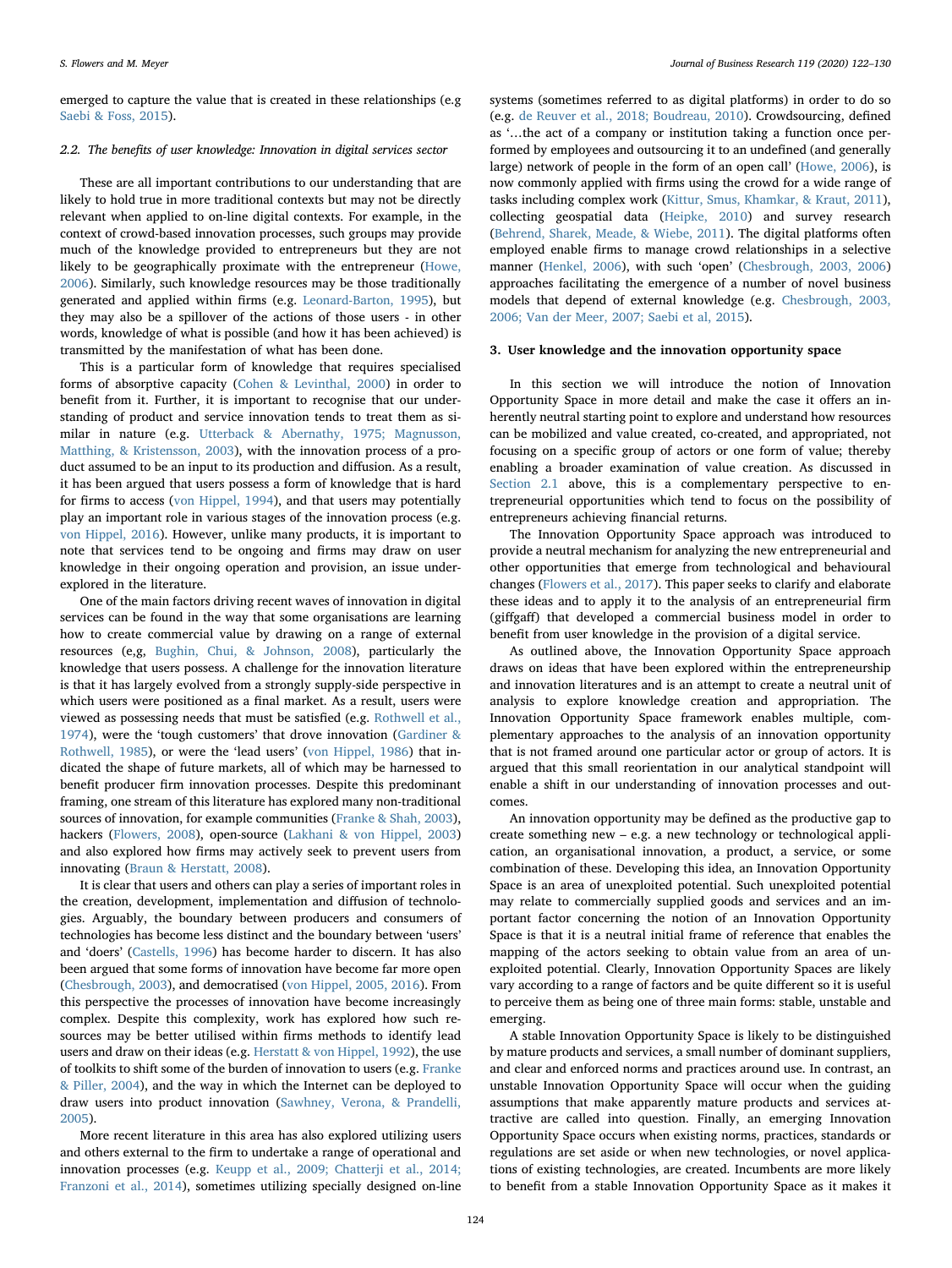<span id="page-3-0"></span>

Fig. 1. the main elements of the Innovation Opportunity Space.

harder for new entrants to emerge and change the competitive context.

The Innovation Opportunity Space approach is intended to be an inherently neutral starting point for an examination of how resources can be mobilised and value created, co-created, and appropriated. Unlike many frameworks of this sort it does not focus on one group of actors nor does it focus on one form of value and, as a result, it can enable a broader examination of value creation that can include economic returns. Innovation is often a complex and uncertain process and the structured analysis of an Innovation Opportunity Space focuses on four major aspects: its Architecture, including the accepted norms, practices and rules; the Actors that inhabit the Space; the Actions of the different actors within the Space; and the impact of the actions, termed the Aftershocks. The intention underlying the analysis of an Innovation Opportunity Space is to facilitate a high-level strategic examination of a particular context and enable areas of opportunity for innovation to be identified. In the context of the case study the framework highlights the part played by user knowledge in both the operation and the innovation of a digital mobile telephony service in the UK. [Fig. 1](#page-3-0) provides a summary of the main elements of the Innovation Opportunity Space.

#### 4. Methodology

## 4.1. The choice of the qualitative approach

This case study explores how it has become possible for a commercial organisation to create a business model in which its users, or customers are a core part of its day-to-day operations. The qualitative approach was selected as the focus of the research is on an emerging phenomenon – the application of user knowledge to day-to-day operations in a commercial context - and the case is presented as an exploratory study designed to examine key issues and research questions ([Yin, 1989](#page-8-21)) that are intended to form part of future research. As such, the case is not presented as part of a theory-building exercise ([Eisenhardt, 1989](#page-7-30)) but in order to provide a new perspective on the way in which commercial actors seek to draw on user knowledge within their operational activities. In this sense the case aims to provide an account against which researchers in this field can compare their experiences and gain theoretical insights [\(Dyer & Wilkins, 1991](#page-7-31)).

# 4.2. The justification of research context: Giffgaff case

The object of the case study  $-$  giffgaff  $-$  is an example of a contemporary digital service firm. It was the first UK provider that did not have any call centres, with individual users (referred to as 'members') providing the technical and other support required ([Howdle, 2019](#page-7-32)). All non-account support was dealt with by the giffgaff user community,

with other users using their knowledge to respond to the non-account issues raised [\(Yusuf, 2019](#page-8-22)) and giffgaff was rated the top mobile network provider in the UK for 2019 by Which, an independent consumer organisation ([Reynolds, 2019\)](#page-8-23). What has been termed the 'giffgaff model' – enabling users to provide support and other services that would typically be viewed as core operations – has also influenced the establishment of new entrants to banking, energy and mobile phones ([Wsjudd, , 2019](#page-8-24)). In terms of its importance in the market, giffgaff had 2% of the UK market in 2013 ([Statista, , 2013\)](#page-8-25), and had around 1 million customers [\(Titcomb, 2013](#page-8-26)). The UK mobile phone market has continued to grow, having 88.4 m active mobile phone subscriptions in 2013, increasing to 92 m in 2017 [\(Ofcom, 2018](#page-8-27)).

The case was chosen for six main reasons: (i) it was a start-up that was a new entrant to a stable mobile-telephony context that was funded by a large telecommunications organization and, as such, is an example of corporate entrepreneurship ([Drucker, 1985](#page-7-4)); (ii) it was intentionally created to be without a physical market-facing presence and to operate solely in an on-line context; (iii) it is a commercial organisation designed to benefit from the interactive nature of the Internet and relies on its users to utilise their knowledge to undertake many of the tasks typically performed by in-house staff in other parts of the industry; (iv) the organization operates in a highly transparent manner and makes available a very large volume of material on its operational and strategic activities and positioning; (v) the case goes beyond current understandings of the role of users, and the knowledge resources they may make available to firms who seek to utilize them in their operational activities (e.g. [Bughin et al., 2008; Saebi & Foss, 2015](#page-7-16)); (vi) the case provides insights into the way in which a commercial firm incorporates non-firm knowledge resources in the day-to-day provision of a complex technical service and extends current understandings of the sources of knowledge, knowledge spillovers and the impact of geography on certain forms of entrepreneurial activity. A single case study approach was selected as the research focused on the application of user knowledge in day-to-day operational activities in the telecoms industry and giffgaff was unique at the time of its foundation as being the only firm in the UK sector in which user knowledge plays a central part in its ongoing operations. As such it is presented as a critical case ([Flyvberg, 2006](#page-7-33)) that seeks to explore the strategic importance of user knowledge to entrepreneurship.

### 4.3. Data collection and analysis

Giffgaff is an example of an organization that has inhabited the online space from the outset and the volume of data now available in such contexts offers '… important fields for qualitative social science investigation…' [\(Kozinets etc. al, 2014](#page-8-28)). The approach in developing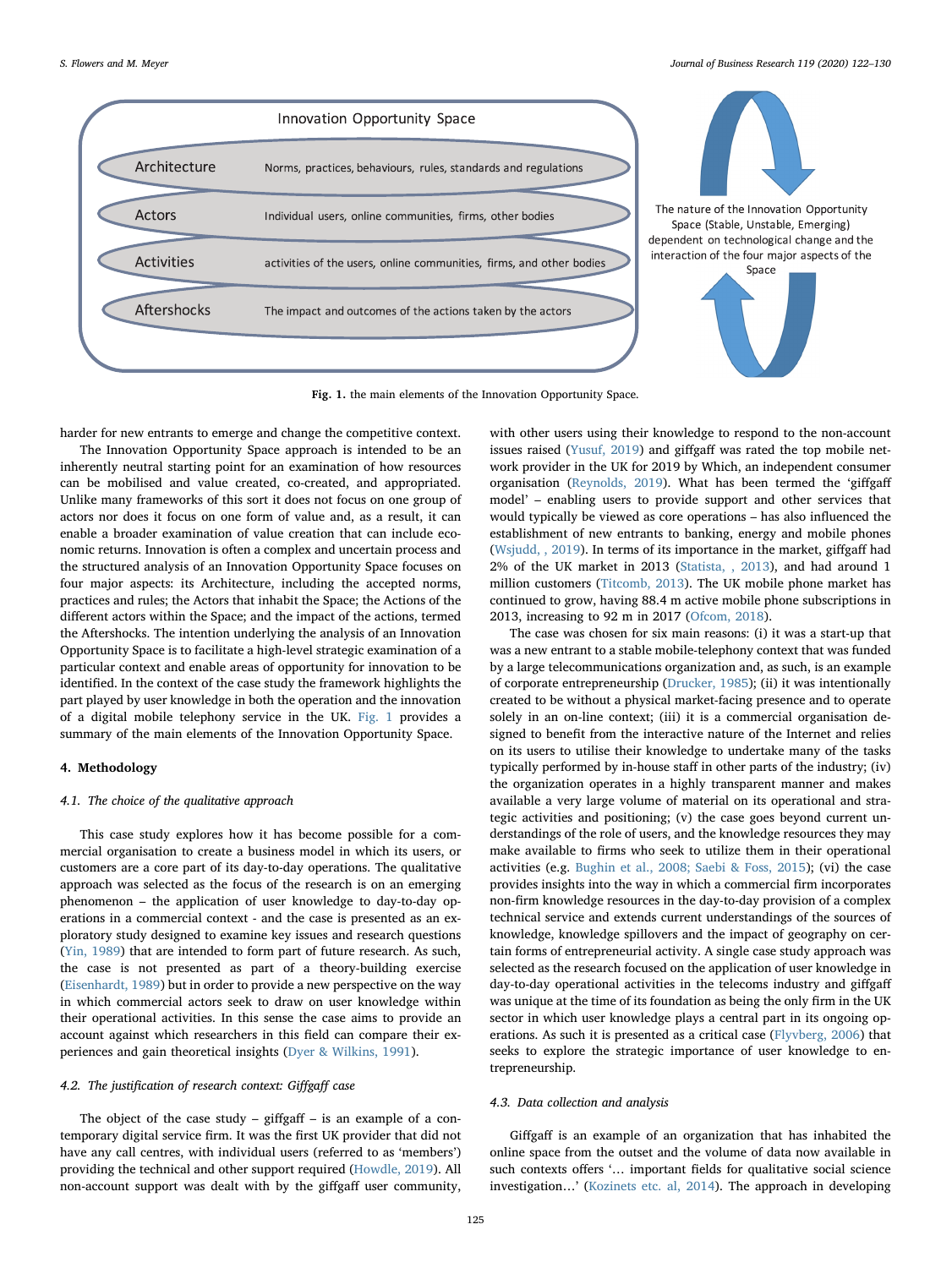#### <span id="page-4-0"></span>Table 1

The role of user knowledge in giffgaff's service and operations model.

- Customer Service is managed entirely online and is almost entirely undertaken by the user community, although financial, technical and billing issues are dealt with by giffgaff employees. Users are incentivised to utilise their knowledge to help others by being awarded Payback Points (see below), receiving kudos from other users, and being ranked in terms of the quantity and value of their help.
- Payback is central to the operation of giffgaff with individual users being rewarded with Payback Points for recruiting new users or by providing help in one of the online forums. Payback is heavily weighted towards recruiting new users and it is possible to convert points to cash, call credit, or make a donation to a charity.
- giffgaff community knowledge base is a collection of responses to Frequently Asked Questions (FAQs) categorised by topic, author, kudos and date. This is a searchable knowledge resource and enables users to self-help when they have problems or challenges that they need assistance with. Actively curated by giffgaff employees it is a valuable knowledge resource largely created by giffgaff's users.
- giffgaff labs provides a mechanism for users to contribute to service development and is a structured and systematic approach that opens up the new service development process. Users are able to propose new ideas, which are then voted on, with the number of votes acting as a signal to giffgaff's internal R&D team.
- giffgaff Unlockapedia is a directory of user-generated technical knowledge required to unlock contract mobile phones from their original service operator.
- Video Missions and giffgaff TV provides users with the opportunity to utilise their specialist knowledge to create guides (videos) that explain how to deal with specific challenges. Information is provided by the firm on the kind of equipment required to make video tutorials, together with advice on setting up shots and editing.
- P2P loans and lending. Since its launch in late 2009 as a SIM-only MVNO (Mobile Virtual Network Operator) giffgaff only began to sell mobile phones in late 2013. The company partnered with an online P2P (peer-to-peer) finance company to offer loans to users who wanted to borrow money to fund the purchase of a new phone. Subsequently giffgaff has developed its user community knowledge base to include tips and advice about managing money, loans and borrowing.

this case study was informed by the application of Netnography for management research (e.g. [Kozinets, 2018\)](#page-8-29) and draws on a range of secondary sources including specialist trade articles, giffgaff's own publications and blogs, plus other on-line media. Secondary data (company websites, personal accounts, discussion forums and media reports) was also used to identify issues concerning the development of giffgaff and the creation of a new organizational form that is built on the exploitation of user knowledge. The data for this case was collected between January 2013 and December 2017, with qualitative data analysis being undertaken using NVivo. The data analysis was explorative in nature although grounded in the literature (e.g. [Bluhm,](#page-7-34) [Harman, Lee, & Mitchell, 2011; Richards, 1999\)](#page-7-34), with keywords (e.g. opportunity, knowledge, spillover) being drawn from the literature and used as a basis for developing the themes for enquiry. This provided a basis for the development of the coding approach, the identification of relevant quotes, and the development of the overall analysis and interpretation.

## 4.4. The case organization: Giffgaff

The firm giffgaff is a mobile telephone operator (Mobile Virtual Network Operator or MVNO – termed 'virtual' as it does not own its own mobile phone network infrastructure and rents bandwidth) based in the UK. It has been ranked as the top mobile phone network provider in the UK for 2019 ([Reynolds, 2019\)](#page-8-23) and was reportedly the third largest MVNO in the UK [Iryna, \(2018\).](#page-7-35) The name 'giffgaff' derives from an old Scottish word meaning mutual giving and it was created as a 100% owned subsidiary of Telefonica UK Limited which, at the time of its creation, also owned O2. Launched in late 2009 giffgaff was a new entrant to a mobile phone market dominated by large operators like Vodafone, T-Mobile and O2. The creation of giffgaff was an act of corporate entrepreneurship inspired by Wikipedia and Facebook and grew from an idea by the then Head of Brand Strategy, Gav Thompson ([FigaroDigital, 2016\)](#page-7-36).

In simple terms, all we have done with giffgaff is spot a trend and

applied it to a mobile network… We have a live Twitter feed on our home page that shares all views of us, good and bad, and all of our members' views on us are available for all to see on our forum.

# Thompson ([Thereallymobileproject, 2010\)](#page-8-30)

Giffgaff was built to be an online-only organisation in which the user community, composed of 'young, tech-savvy, digital native people' ([FigaroDigital, 2016\)](#page-7-36) played an essential role. This group, which continues to be its target market, now populate its user community and form an important element of its operational structure and provide many of the support and other services that more traditional firms would keep in-house.

Initially, the key initial differentiator in this marketplace was its much lower cost, something achieved by the adoption of a lean organisational structure – enabled by the use of user knowledge in its operations. The ambition behind this business structure was to build a commercial entity in which many of the firm's operational activities are undertaken by the users of the service (referred to as 'members' by giffgaff itself (Giffgaff[, 2018\)](#page-7-37)). Although there were many examples of complex services created and operated by users the time of giffgaff's creation there was no clear model for how this could be achieved in a traditionally commercial context. As result, giffgaff's operational model evolved quite rapidly as ideas have been trialled and either adopted or discarded and a viable model has emerged. Indeed, the Chief Executive stated that he was amazed that it had worked at all:

'When we started we were worried about the fact that we were a mobile phone operator that didn't have a call centre …'

#### [\(Fairman, 2015](#page-7-38)).

However, it is important to see this trial-and-error approach as a strength rather than as a weakness as what was being attempted was the creation of a new type of organisation in which the business relied on the orchestration of the efforts of its users in order to operate. The core idea is that individual giffgaff users are rewarded for participating and sharing their knowledge with the community by helping others, posting videos, suggesting ideas and so on, and that this reward can be translated into things like call credit, cash or charitable donations. The opportunities for user involvement have evolved since giffgaff launched in 2009, and social media platforms are at the heart of how the community interacts. Despite a relatively 'open' impression, this remains an orchestrated user community and giffgaff employs a Community Team to oversee how users interact. An important part of the Community Team are the group of Educators whose main role is to influence user behaviour through 'positive reinforcement, to ensure engagement is in the right tone when contributing' (Giffgaff[, 2013](#page-7-39)). This group are also a major conduit to the user community for company news and decisions and are actively involved in the day-to-day operation of the community. Giffgaff has a number of ways of drawing on the knowledge resources of its users in its operational structure, as shown [Table 1](#page-4-0).

Giffgaff is an interesting example of an organisation that has successfully based a commercial digital service on a phenomenon previously only observed in contexts like Wikipedia and Facebook. Giffgaff's marketing strapline is 'the mobile service run by you' and one of the items of received wisdom concerning the Internet is that only 1 per cent will be very active in any community, with 9 per cent active only sporadically, and 90 per cent being content to simply make use of the community without contributing (e.g. [Lithium, 2017\)](#page-8-31). This profile of use, sometimes termed the 90-9-1 model appears to be quite different in the context of giffgaff, with their community reportedly operating on a 74-25-1 basis [\(Buchanan, 2010](#page-7-40)). The implication is that whilst giffgaff have only 1 per cent of highly active users within their community, at 25 per cent they have a much higher volume of occasional contributors. From a customer service perspective the results of this can be impressive and by 2010, a year after it had launched, the average response time for most of the 100,000 questions posed on its help forum was three minutes, with 95 per cent of the questions being answered within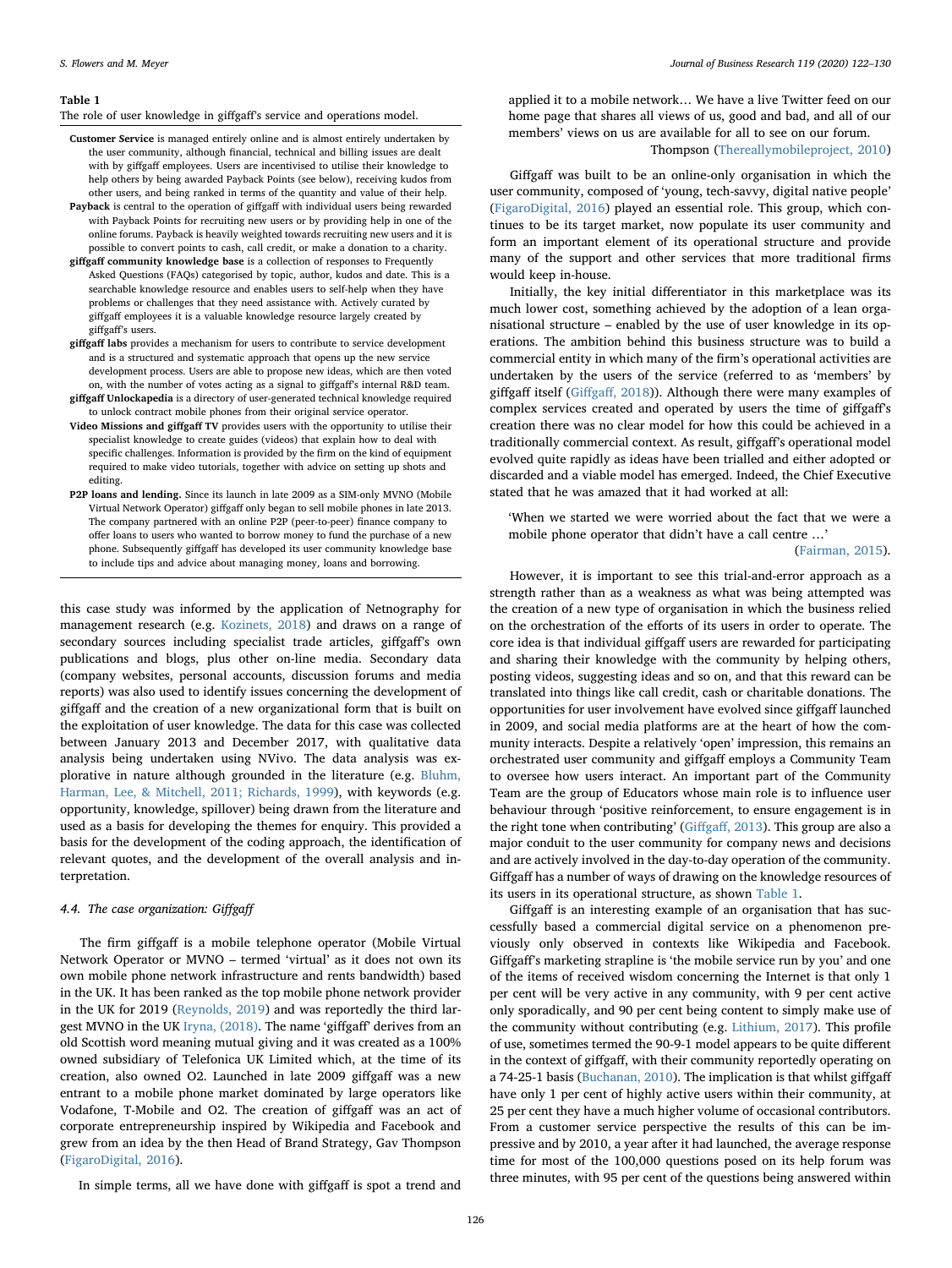<span id="page-5-0"></span>Table 2

|  |  |  |  |  |  | The Architecture, Actors, Actions and Aftershocks of giffgaff's Innovation Opportunity Space. |  |
|--|--|--|--|--|--|-----------------------------------------------------------------------------------------------|--|
|--|--|--|--|--|--|-----------------------------------------------------------------------------------------------|--|

| Innovation Opportunity Space category | Context: the UK mobile telephony market                                              |
|---------------------------------------|--------------------------------------------------------------------------------------|
| Architecture                          | High level of mobile phone use                                                       |
|                                       | Fast internet, 4G                                                                    |
|                                       | Market dominated by a small number of large firms with                               |
|                                       | traditional structures                                                               |
|                                       | Emergence of group of digital natives that make extensive use of smartphones         |
|                                       | Presence of powerful sharing norms around on-line behaviour (e.g. social media)      |
|                                       | Few regulations concerning commercial harnessing of user or customer activity        |
| Actors                                | Giffgaff                                                                             |
|                                       | Giffgaff users                                                                       |
|                                       | Competitor firms                                                                     |
|                                       | Regulator - OFCOM                                                                    |
| Actions                               | Giffgaff                                                                             |
|                                       | - development and refinement of novel business model                                 |
|                                       | - development of novel capabilities around the orchestration of user knowledge       |
|                                       | - development of new areas for the application of user knowledge                     |
|                                       | giffgaff customers                                                                   |
|                                       | - provision of knowledge-related services                                            |
|                                       | - activity orchestrated by giffgaff                                                  |
|                                       | competitor firms                                                                     |
|                                       | - price and service competition                                                      |
|                                       | Regulator                                                                            |
|                                       | - continued focus on market issues                                                   |
| Aftershocks                           | Traditional price competition amongst competitors                                    |
|                                       | Limited adoption of giffgaff business model by incumbents in the mobile phone sector |
|                                       | Creation of a novel organisational structure by giffgaff                             |
|                                       | Development by giffgaff of new capabilities for day-to-day service operation         |
|                                       | Users engage in knowledge 'work' outside regulatory framework                        |
|                                       | Influence of 'giffgaff model' on other sectors                                       |

one hour [\(Kite, 2011](#page-8-32)). However, in order to achieve this form of response it is important to have built and to continually renew an online community so that it retains the critical mass required. What this might mean in the context of mobile telephony remains unclear and although precise figures are hard to obtain and subject to continual fluctuation, giffgaff has well over 1 million users which (if the 74-25-1 community figures continue to apply) means, at a bare minimum, there will be 10,000 highly active, and 250,000 occasional, contributors within their user community.

## 4.5. Applying the innovation opportunity space

The application of the Innovation Opportunity Space framework outlined in [Section 3](#page-2-0) above enables the exploration of the way in which giffgaff employed user knowledge within their entrepreneurial approach to be explored. The Innovation Opportunity Space framework also throws new light on the nature and impact of the novel service model that giffgaff introduced to the UK mobile telephone market. At the time of the corporate entrepreneurship that led to the creation of giffgaff in 2009, mobile telephony was dominated by a small number of incumbent firms with traditional structures that relied on in-house knowledge and other structures (e.g. call centres). The four major aspects of the Innovation Opportunity Space approach outlined in [Fig. 1](#page-3-0) (Architecture, Actors, Actions and Aftershocks) will now be examined for the UK mobile telephony. At the time of giffgaff's creation the Innovation Opportunity Space for UK mobile market was stable and was dominated by a small number of large firms with high existing levels of mobile phone use. However, this market also contained a large number of digital natives (who possessed extensive knowledge relevant to mobile phone use) and powerful new norms had emerged around on-line behavior and the sharing of knowledge with others (as typified by the widespread adoption of social media). The emergence and widespread adoption of the internet resulted in a shift in knowledge sharing behaviours and the Innovation Opportunity Space became unstable, creating the context for previously dominant suppliers to be challenged by a new entrant (giffgaff) that sought to exploit this change in knowledge sharing behavior. These factors meant that Telefonica

identified a mismatch between the Architecture of the current Innovation Space (the norms, practices, rules, standards and regulations governing what takes place) and what had become possible. The small number of large firms that dominated the market were also providing the service using traditional structures (e.g. high-street retail outlets, inhouse call centres, mobile phones locked to the supplier). Arguably, Telefonica were entrepreneurially exploring the potential for utilizing user knowledge in order to change the status of the current Innovation Space from stable to unstable.

The Actions of the four main Actors (giffgaff itself, giffgaff users, competitor firms and the UK's communications regulator, Ofcom) will be considered. Giffgaff has continued to develop and refine its novel business model based on the orchestration of user knowledge, created a series of novel organizational capabilities that focus on managing this knowledge, and continued to develop new areas for its application. Giffgaff's users have continued to engage with its novel business model and share their knowledge freely, with sharing being orchestrated by the firm – this can be seen by the range of digital services offered that relied on user knowledge (e.g. customer service, giffgaff labs, unlockapedia, giffgaff TV). In contrast, competitor firms have responded by engaging in price competition with giffgaff but have not changed their traditional approach, continuing to rely on high-street outlets and inhouse call centres and other capabilities. The Aftershocks of this entrepreneurial action have been limited within the UK mobile phone market, resulting in traditional price competition but giffgaff has developed a novel organizational structure, business model, and suite of organizational capabilities concerned with enabling a commercial organization to benefit from user knowledge in the provision of a digital service that has influenced other sectors. It is notable that one of the main Actors, the Regulator (Ofcom) continues to focus solely on communications issues and does not regulate the way in which users may be drawn into firm operations, thereby leaving a key aspect of the Innovation Opportunity Space unaffected. This is summarized in [Table 2](#page-5-0).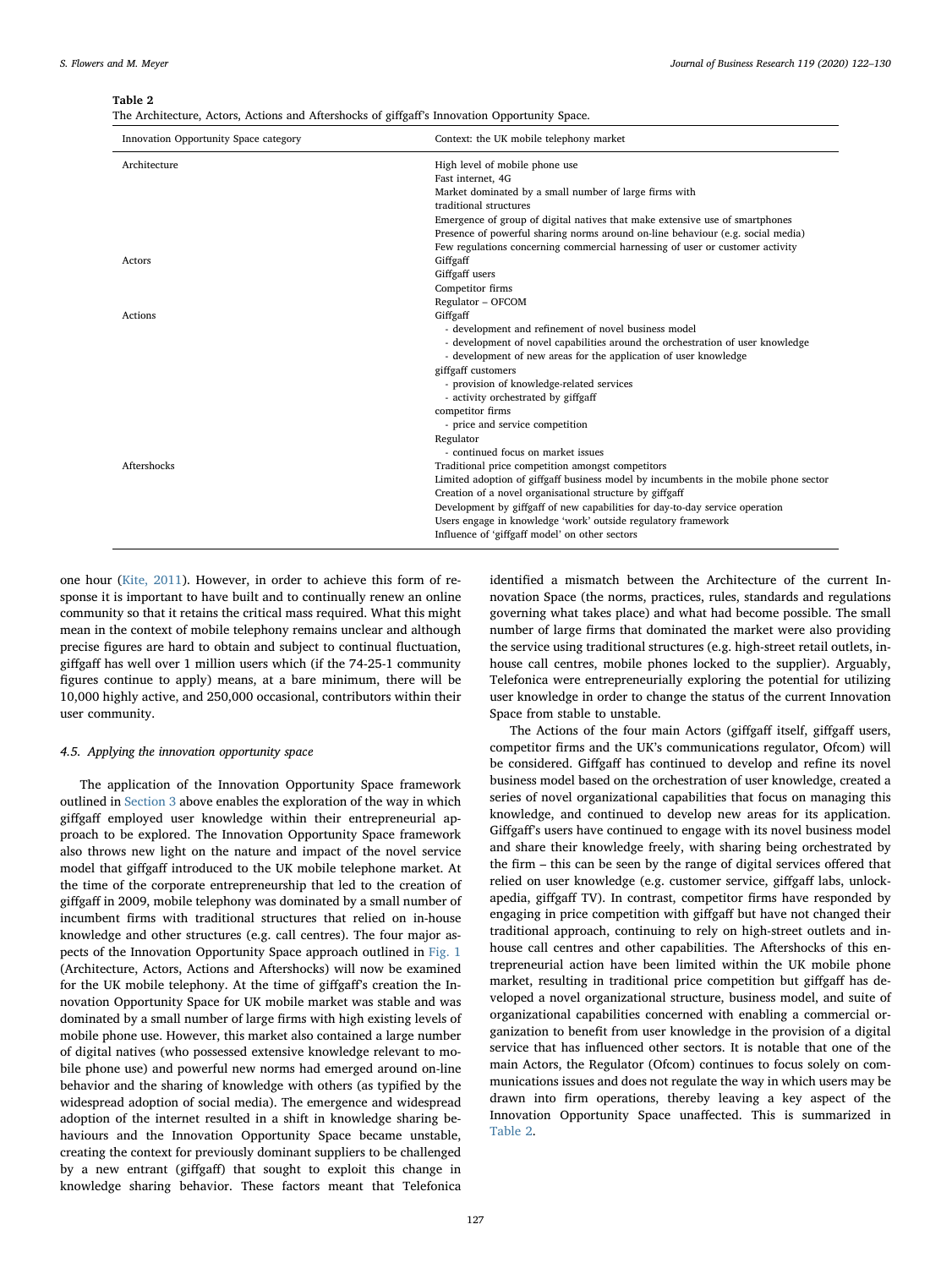#### 5. Discussion

## 5.1. Benefitting from user knowledge

This paper has been an exploration of the research question: 'How can entrepreneurs benefit from user knowledge in digital services?' and the case study highlights the need for a refocusing of our understanding in order to allow a broader range of stakeholders, particularly users, to become visible as the applications of digital services become more widespread. The creation of commercial entities, like giffgaff, whose organizational structure is specifically designed to benefit from user knowledge is itself novel and poses clear challenges to the theory and practice of entrepreneurship.

The case reinforces the corporate nature of entrepreneurialism ([Drucker, 1985](#page-7-4)), but in terms of the way in which entrepreneurs are able to benefit from user knowledge in digital services, it is clear that there is a mismatch between current conceptions of the role of knowledge in entrepreneurial activity and its practice. For example, the models that tend to conceptualise knowledge spillovers in non-digital contexts (e.g. [Acs et al., 2013\)](#page-7-7) need to be extended to reflect new digital contexts. In addition, the notion of knowledge itself needs to be reexamined since the case demonstrates that the knowledge spillover was not a discrete body of knowledge that had not been commercialised, but was knowledge that was encapsulated within a practice observed in an on-line context. This clearly illustrates that conceptions of knowledge, may include, but should no longer be confined to being in written or spoken form ([Howells, 2002\)](#page-7-13) and that the users of a digital service should be added to the list of actors that may be a valuable source of spillover knowledge. This also raises issues around the conceptualisation of both knowledge and spillovers as they relate to traditional, geographically-bounded, contexts that appear to apply less well in online environments (e.g. [Audretsch et al, 2005; Zucker et al., 2007](#page-7-11)). In the context of digital services this may include knowledge relating to use and, as a result, spillovers may be different since they may appear in on-line contexts in which geographical proximity has little relevance.

Arguably, the nature and range of business models that have been documented to date (e.g. [Saebi & Foss, 2015\)](#page-8-11) are likely to be greatly expanded as the inherent uncertainty of linking to external actors, like users, within a business is explored further (e.g. [Bughin et al., 2008](#page-7-16)). Further, some of the activities outlined in the case go beyond traditional conceptions of both knowledge resources and innovation. For example, conceptions of knowledge resources as being producer-focused, firmbased and internally-held (e.g. [Leonard-Barton, 1995\)](#page-8-12) need to be extended to include knowledge that is user-focused, user-based and externally-shared in non geographically-bounded contexts. Similarly, conceptions of innovation (e.g. [Utterback & Abernathy, 1975;](#page-8-13) [Magnusson et al., 2003](#page-8-13)) need to be revised in order to recognize that product and service innovation may be very different in nature. In addition, although it is clear that users can play important roles in various stages of the innovation process [\(von Hippel, 2016\)](#page-8-6) their roles in the processes of ongoing service provision are far less well understood.

The case also illustrates that the entrepreneur faces a new range of choices concerning the nature of the knowledge required to innovate and how it may be obtained - from fully closed to fully open – with each approach being associated with different organizational structures, operational and innovation processes, and managerial approaches ([Chesbrough, 2006\)](#page-7-29). Fully closed approaches are likely to be associated with patenting and operational secrecy, with fully open approaches being typified by Open Source developments in which all aspects of the innovation and production process are accessible. Arguably, commercial entrepreneurial approaches that have adopted more open, crowdbased processes (as in the giffgaff case study) will be likely to develop a hybrid approach in which different aspects of the business are open or closed to varying degrees. This is similar to the selective revealing of program code noted in another context, ([Henkel, 2006\)](#page-7-28) with the

particular approach adopted by entrepreneurs being likely to vary according to the characteristics of the product or service being offered, the nature of the firm and industry, sectoral norms and expectations, and the willingness of the intended user base to share its knowledge. However, given the novelty of this phenomenon there is relatively little empirical or theoretical guidance on these issues.

From a broader perspective, the case also illustrates how a commercial organization developed a novel digital service that was based on a detailed understanding of the Architecture of the Innovation Opportunity Space – i.e. that users of a digital service would provide a significant input to its ongoing operation. This goes beyond current understanding of users and their role in innovation (e.g. [von Hippel,](#page-8-6) [2016\)](#page-8-6) and raises questions concerning the boundary of the precise nature of 'Open' activities that have been explored in the literature ([Chesbrough, 2006\)](#page-7-29). An exploration of the Actors and their Activities within an Innovation Opportunity Space fit more neatly into strategic analysis found within the Knowledge Spillover Theory of Entrepreneurship (e.g. [Acs et al., 2012\)](#page-7-6). However, the Aftershock element of the Innovation Opportunity Space is more forward looking and provides for the exploration (at a macro level) of the implications of the application of a novel techno-economic paradigm [\(Perez, 2009](#page-8-4)) or, at the micro level, the exploration of new market opportunities ([Meyer](#page-8-5) [et al., 2010](#page-8-5)).

# 6. Conclusions

The theoretical implications of this work are likely to open up a series of new avenues for further research including the extension of concepts like the Knowledge Spillover Theory of Entrepreneurship (KSTE) (e.g. [Acs et al., 2012](#page-7-6)) to extend the notion of a spillover and include the deployment of user knowledge resources within firm innovation processes. Similarly, the notion of the user as an important stakeholder in an entrepreneur's network (e.g. [Smith & Lohrke, 2008\)](#page-8-10) will need to be revised to include the important role that user knowledge is able to play in certain contexts. The relevance of geography and proximity in spillovers (e.g. [Zucker et al., 2007](#page-8-33)) will also need to be further explored to enable a more nuanced understanding of this phenomenon and the emergence of commercial on-line digital services that draw on user knowledge. The role of users in innovation is better understood (e.g. [von Hippel, 2016](#page-8-6)) but theoretically their role as participants in the ongoing operation of a knowledge-based digital service is poorly understood and will need to be further explored in other contexts, with other samples. A range of different methods, including case study and quantitative approaches, could be deployed in this exploration as this would enable the development of a theoretically rigorous and informed understanding of this new phenomenon to be developed.

Further, many of the dominant ideas within management are implicitly based on knowledge being owned and/or controlled by the producer firm and the concept of firm boundaries provide a clear demarcation and overarching framework for these ideas. However, this paper demonstrates that there is a class of firm that operates through the orchestration of user knowledge without owning or controlling it. As a result, the 'core' of such firms is likely to look very different to more traditional organisations, as will their innovation and other processes. Similarly, dominant ideas relating to motivation, coordination and resource allocation, developed to reflect internal organisational activities and priorities, will need to be reviewed to reflect new firm structures and processes. An agenda for future work in this area will not be a trivial undertaking but is vitally important as it will enable the development of a more detailed understanding of innovation processes and outcomes in the context of user knowledge.

In this paper we applied the IOS approach at the micro-level. Applying the Innovation Opportunity Space framework allows entrepreneurs and managers to appreciate innovation opportunities in an ecosystem context. As a heuristic or tool, the Innovation Opportunity Space can help practitioners explore, identify and/or potentially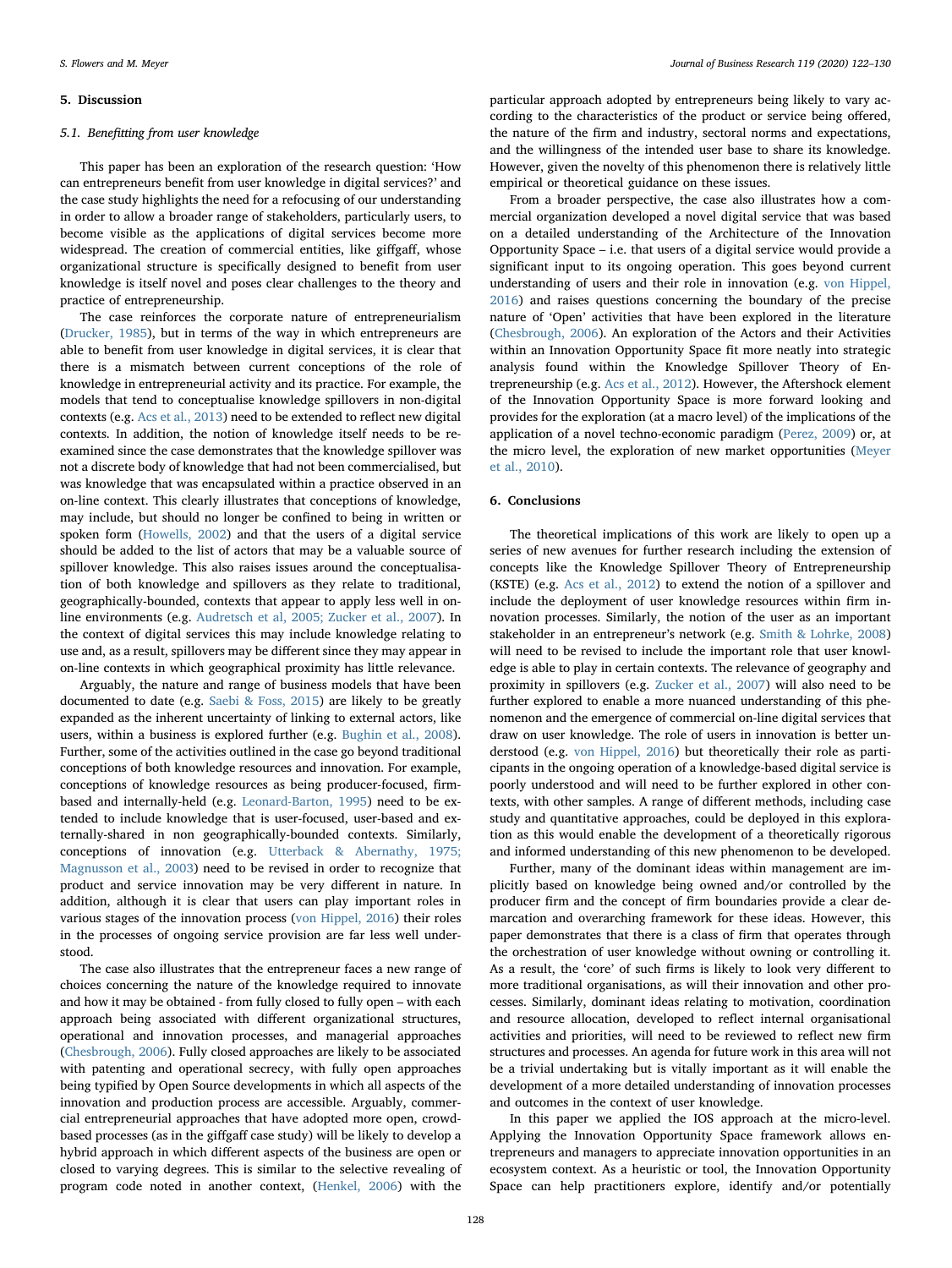develop opportunities into 'platforms'. This is particularly relevant in sectors in the economy, such as digital services, where a small number of hub firms provide for a majority complementors ([Autio & Thomas,](#page-7-41) [2014; Weiss & Gangadharan, 2010](#page-7-41)).

This research suffers from a series of conceptual, theoretical and methodological limitations and its observations and conclusions can only be considered as limited and provisional. Conceptually, the paper makes use of a novel (and largely untested) framework to analyse the emergence of a new mobile telephony supplier in the UK. Theoretically, the paper focuses on the application of user knowledge in the context of entrepreneurship and innovation and seeks to throw new light on its role in the provision of digital services. The theoretical notions and positioning of knowledge and the user are quite distinct in these two bodies of literature and the paper runs the risk of blurring the theoretical distinction that exists. Methodologically, the case study is a digital organization and is based on published secondary sources with limited opportunities for triangulation.

Research questions for further study in this area include the factors that determine the degree of openness that an entrepreneur may adopt including (but not limited to), product or service characteristics, the history, size and pre-existing business model of the firm, sectoral specificities, the ease with which users can share knowledge, and the value of that knowledge to entrepreneurs. It is likely that hybrid approaches (in which the firm boundary is selectively opened to external actors) will prove to be the most valuable area of further enquiry.

This paper also introduced the Innovation Opportunity Space, a framework for analysing the changes that are taking place in many economies. However, although this paper has laid out this novel approach further work will be required to develop the empirical base surrounding this contribution. Such work should include the development of further detailed case studies, but also qualitative and quantitative work concerning the precise composition of innovation spaces, their internal dynamics, and how they develop over time.

#### Acknowledgements

The authors would like to thank four reviewers for their helpful comments and feedback.

#### References

- <span id="page-7-6"></span>Acs, Z. J., Audretsch, D. B., Braunerhjelm, P., & Carlsson, B. (2012). Growth and entrepreneurship. Small Business Economics, 39, 289–300. [https://doi.org/10.1007/](https://doi.org/10.1007/s11187-010-9307-2) [s11187-010-9307-2.](https://doi.org/10.1007/s11187-010-9307-2)
- <span id="page-7-7"></span>Acs, Z. J., Audretsch, D. B., & Lehmann, E. E. (2013). The knowledge spillover theory of entrepreneurship. Small Business Economics, 41, 757–774. [https://doi.org/10.1007/](https://doi.org/10.1007/s11187-013-9505-9) [s11187-013-9505-9.](https://doi.org/10.1007/s11187-013-9505-9)
- <span id="page-7-10"></span>Asheim, B. T., Boschma, R., & Cooke, P. (2011). Constructing regional advantage: Platform policies based on related variety and differentiated knowledge bases. Regional Studies, 45, 893–904. [https://doi.org/10.1080/00343404.2010.543126.](https://doi.org/10.1080/00343404.2010.543126)
- <span id="page-7-11"></span>[Audretsch, D. B. \(2005\). The knowledge spillover theory of entrepreneurship and eco](http://refhub.elsevier.com/S0148-2963(20)30039-4/h0020)[nomic growth. In G. T. Vinig, & R. C. W. Van Der Voort \(Eds.\).](http://refhub.elsevier.com/S0148-2963(20)30039-4/h0020) The emergence of entrepreneurial economics (pp. 37–[54\). Bingley: Emerald Group Publishing Limited](http://refhub.elsevier.com/S0148-2963(20)30039-4/h0020).
- <span id="page-7-41"></span>[Autio, E., & Thomas, L. D. W. \(2014\). Innovation Ecosystems: Implications for Innovation](http://refhub.elsevier.com/S0148-2963(20)30039-4/h0025) [Management? In M. Dodgson, D. M. Gann, & N. Phillips \(Eds.\).](http://refhub.elsevier.com/S0148-2963(20)30039-4/h0025) The Oxford Handbook [on Innovation Management](http://refhub.elsevier.com/S0148-2963(20)30039-4/h0025). Oxford University Press.
- <span id="page-7-27"></span>Behrend, T. S., Sharek, D. J., Meade, A. W., & Wiebe, E. N. (2011). The viability of crowdsourcing for survey research. Behavior Research Methods, 43, 800–813. [https://](https://doi.org/10.3758/s13428-011-0081-0) [doi.org/10.3758/s13428-011-0081-0.](https://doi.org/10.3758/s13428-011-0081-0)
- <span id="page-7-34"></span>Bluhm, D. J., Harman, W., Lee, T. W., & Mitchell, T. R. (2011). Qualitative research in management: A decade of progress. Journal of Management Studies, 48, 1866–1891. [https://doi.org/10.1111/j.1467-6486.2010.00972.x.](https://doi.org/10.1111/j.1467-6486.2010.00972.x)
- Boudreau, K. (2010). Open platform strategies and innovation: Granting access vs. devolving control. Management Science, 56, 1849–1872. [https://doi.org/10.1287/mnsc.](https://doi.org/10.1287/mnsc.1100.1215) [1100.1215](https://doi.org/10.1287/mnsc.1100.1215).
- <span id="page-7-20"></span>Braun, V., & Herstatt, C. (2008). The freedom-fighters: How incumbent corporations are attempting to control user-innovation. International Journal of Innovation Management, 12, 543–572. [https://doi.org/10.1142/S1363919608002059.](https://doi.org/10.1142/S1363919608002059)
- <span id="page-7-40"></span>Buchanan, L (2010). The Customer Revolution, [http://thecustomerevolution.blogspot.co.](http://thecustomerevolution.blogspot.co.uk/2010/12/giffgaff-case-study-of-customers-in.html) uk/2010/12/giffgaff[-case-study-of-customers-in.html](http://thecustomerevolution.blogspot.co.uk/2010/12/giffgaff-case-study-of-customers-in.html). Accessed 23 May 2016.
- <span id="page-7-16"></span>[Bughin, J., Chui, M., & Johnson, B. \(2008\). The next step in open innovation.](http://refhub.elsevier.com/S0148-2963(20)30039-4/h0055) The [McKinsey Quarterly, 4](http://refhub.elsevier.com/S0148-2963(20)30039-4/h0055)(6), 1–8.

<span id="page-7-21"></span>Castells, M. (1996). The Information Age: Economy, Society and Culture, Volume 1, The

Rise of the Network Society, Cambridge, MA: Blackwell.

- Chatterji, A. K., & Fabrizio, K. R. (2014). Using users: When does external knowledge enhance corporate product innovation? Strategic Management Journal, 35, 1427–1445. <https://doi.org/10.1002/smj.2168>.
- <span id="page-7-22"></span>Chesbrough, H. (2003). [Open innovation: The new imperative for creating and pro](http://refhub.elsevier.com/S0148-2963(20)30039-4/h0070)fiting from technology. [Boston, MA: Harvard Business School Press](http://refhub.elsevier.com/S0148-2963(20)30039-4/h0070).
- <span id="page-7-29"></span>Chesbrough, H. (2006). [Open business models: How to thrive in the new innovation landscape.](http://refhub.elsevier.com/S0148-2963(20)30039-4/h0075) [Boston, MA: Harvard Business School Press.](http://refhub.elsevier.com/S0148-2963(20)30039-4/h0075)
- <span id="page-7-15"></span>Cohen, W. M., & Levinthal, D. A. (2000). Absorptive capacity: A new perspective on learning and innovation. In Strategic Learning in a Knowledge economy (pp. 39–67). https://doi.org/10.1016/B978-0-7506-7223-8.50005-8.
- <span id="page-7-25"></span>de Reuver, M., Sørensen, C., & Basole, R. C. (2018). The digital platform: A research agenda. Journal of Information Technology, 33, 124–135. [https://doi.org/10.1057/](https://doi.org/10.1057/s41265-016-0033-3) [s41265-016-0033-3.](https://doi.org/10.1057/s41265-016-0033-3)
- <span id="page-7-4"></span>Drucker, P. F. (1985). Innovation and Entrepreneurship, Harper & Row, New York. (Page 22).
- <span id="page-7-31"></span>Dyer, G. W., & Wilkins, A. L. (1991). Better stories, not better constructs, to generate better theory: A rejoinder to Eisenhardt. Academy of Management Journal, 16, 613–619. <https://doi.org/10.5465/amr.1991.4279492>.
- <span id="page-7-30"></span>Eisenhardt, K. M. (1989). Building theories from case study research. Academy of Management Review, 14, 532–550. <https://doi.org/10.5465/amr.1989.4308385>.
- <span id="page-7-38"></span>Fairman, M (2015). quoted in Burn-Callander (2015) Giffgaff, the 'bonkers' mobile network proves that the crowd can run your business for you, Daily Telegraph, 26 May, http://www.telegraph.co.uk/fi[nance/newsbysector/mediatechnologyandtelecoms/](http://www.telegraph.co.uk/finance/newsbysector/mediatechnologyandtelecoms/telecoms/11630738/) [telecoms/11630738/](http://www.telegraph.co.uk/finance/newsbysector/mediatechnologyandtelecoms/telecoms/11630738/) Accessed 23 May 2016.
- <span id="page-7-36"></span>FigaroDigital (2016). giffgaff case study, http://fi[garodigital.co.uk/case-study/gi](http://figarodigital.co.uk/case-study/giffgaff/)ffgaff/ Accessed 12 May 2016.
- <span id="page-7-12"></span>Fischer, M. M., & Varga, A. (2003). Spatial knowledge spillovers and university research: Evidence from Austria. The Annals of Regional Science, 37, 303–322. [https://doi.org/](https://doi.org/10.1007/s001680200115) [10.1007/s001680200115.](https://doi.org/10.1007/s001680200115)
- <span id="page-7-19"></span>Flowers, S. (2008). Harnessing the hackers: The emergence and exploitation of Outlaw Innovation. Research Policy, 37, 177–193. [https://doi.org/10.1016/j.respol.2007.10.](https://doi.org/10.1016/j.respol.2007.10.006) [006](https://doi.org/10.1016/j.respol.2007.10.006).
- <span id="page-7-5"></span>[Flowers, S., Meyer, M., & Kuusisto, J. \(2017\).](http://refhub.elsevier.com/S0148-2963(20)30039-4/h0130) Capturing the Innovation Opportunity Space: [Creating Business Models with New Forms of Innovation.](http://refhub.elsevier.com/S0148-2963(20)30039-4/h0130) Edward Elgar Publishing.
- <span id="page-7-33"></span>Flyvberg, B. (2006). Five misunderstandings about case research. Qualitative Inquiry, 12, 219–245. <https://doi.org/10.1177/1077800405284363>.
- <span id="page-7-24"></span>Franke, N., & Piller, F. (2004). Value creation by toolkits for user innovation and design: An exploration of user interaction and value creation. Journal of Product Innovation Management, 21, 401–415. <https://doi.org/10.1111/j.0737-6782.2004.00094.x>.
- <span id="page-7-18"></span>Franke, N., & Shah, S. (2003). How communities support innovative activities: An exploration of assistance and sharing among end-users. Research Policy, 32, 157–178. [https://doi.org/10.1016/S0048-7333\(02\)00006-9.](https://doi.org/10.1016/S0048-7333(02)00006-9)
- Franzoni, C., & Sauermann, H. (2014). Crowd science: The organization of scientific research in open collaborative projects. Research policy, 43, 1–20. [https://doi.org/10.](https://doi.org/10.1016/j.respol.2013.07.005) [1016/j.respol.2013.07.005](https://doi.org/10.1016/j.respol.2013.07.005).
- <span id="page-7-9"></span>[Freeman, C. \(1987\). Technical innovation, di](http://refhub.elsevier.com/S0148-2963(20)30039-4/h0155)ffusion, and long cycles of economic de[velopment. In T. Vasko \(Ed.\).](http://refhub.elsevier.com/S0148-2963(20)30039-4/h0155) The Long-Wave Debate (pp. 295–309). Berlin, [Heidelberg: Springer](http://refhub.elsevier.com/S0148-2963(20)30039-4/h0155).
- <span id="page-7-8"></span>Fritsch, M., & Mueller, P. (2004). Effects of new business formation on regional development over time. Regional Studies, 38, 961–975. [https://doi.org/10.1080/](https://doi.org/10.1080/0034340042000280965) [0034340042000280965.](https://doi.org/10.1080/0034340042000280965)
- <span id="page-7-17"></span>Gardiner, P., & Rothwell, R. (1985). Tough customers: Good designs. Design Studies, 6, 7–17. [https://doi.org/10.1016/0142-694X\(85\)90036-5.](https://doi.org/10.1016/0142-694X(85)90036-5)
- <span id="page-7-39"></span>Giffgaff (2013). giffgaff blog: Meet The Community Team, [https://community.gi](https://community.giffgaff.com/d/7546068-meet-the-community-team)ffgaff. [com/d/7546068-meet-the-community-team](https://community.giffgaff.com/d/7546068-meet-the-community-team), Accessed 23 May 2016.
- <span id="page-7-37"></span>Giffgaff (2018). Annual Report and Financial Statements, Year ended 31 December 2017. [https://beta.companieshouse.gov.uk/company/04196996/](https://beta.companieshouse.gov.uk/company/04196996/filing-history)filing-history, Accessed 1 September 2019.
- <span id="page-7-14"></span>Godin, B. (2006). The linear model of innovation: The historical construction of an analytical framework. Science, Technology, & Human Values, 31, 639–667. [https://doi.](https://doi.org/10.1177/0162243906291865) [org/10.1177/0162243906291865.](https://doi.org/10.1177/0162243906291865)
- <span id="page-7-3"></span>Gronroos, C. (2001). [Service Management and Marketing: A Customer Relationship](http://refhub.elsevier.com/S0148-2963(20)30039-4/h0185) Management Approach [\(2nd ed.\). New York: Wiley](http://refhub.elsevier.com/S0148-2963(20)30039-4/h0185).
- Harris, R. (2011). Models of regional growth: Past, present and future. Journal of Economic Surveys, 25, 913–951. [https://doi.org/10.1111/j.1467-6419.2010.00630.x.](https://doi.org/10.1111/j.1467-6419.2010.00630.x)
- <span id="page-7-1"></span>Haskel, J., & Westlake, S. (2018). [Capitalism without Capital: The rise of the intangible](http://refhub.elsevier.com/S0148-2963(20)30039-4/h0195) economy. [Princeton University Press.](http://refhub.elsevier.com/S0148-2963(20)30039-4/h0195)
- <span id="page-7-26"></span>Heipke, C. (2010). Crowdsourcing geospatial data. ISPRS Journal of Photogrammetry and Remote Sensing, 65, 550–557. <https://doi.org/10.1080/13658816.2019.1593422>.
- <span id="page-7-28"></span>Henkel, J. (2006). Selective revealing in open innovation processes: The case of embedded Linux. Research Policy, 35, 953–969. [https://doi.org/10.1016/j.respol.2006.](https://doi.org/10.1016/j.respol.2006.04.010) [04.010](https://doi.org/10.1016/j.respol.2006.04.010).
- <span id="page-7-23"></span>Herstatt, C., & von Hippel, E. (1992). From experience: Developing new product concepts via the lead user method: A case study in a 'low-tech' field. Journal of Product Innovation Management, 9, 213–221. <https://doi.org/10.1111/1540-5885.930213>.
- <span id="page-7-32"></span>Howdle, D., (2019) Giffgaff mobile review, Cable, [https://www.cable.co.uk/mobiles/](https://www.cable.co.uk/mobiles/reviews/giffgaff-mobile/) [reviews/gi](https://www.cable.co.uk/mobiles/reviews/giffgaff-mobile/)ffgaff-mobile/ Accessed July 29, 2019.

<span id="page-7-2"></span>[Howe, J. \(2006\). The rise of crowdsourcing.](http://refhub.elsevier.com/S0148-2963(20)30039-4/h0225) Wired magazine, 14, 1–4.

<span id="page-7-13"></span>Howells, J. R. (2002). Tacit knowledge, innovation and economic geography. Urban studies, 39, 871–884. [https://doi.org/10.1080/00420980220128354.](https://doi.org/10.1080/00420980220128354)

- <span id="page-7-0"></span>Internetworldstats (2018). Internet World Stats: Usage and Population Statistics. [https://](https://www.internetworldstats.com/top20.htm) [www.internetworldstats.com/top20.htm](https://www.internetworldstats.com/top20.htm) Accessed January 3, 2019.
- <span id="page-7-35"></span>Iryna (2018) Giffgaff: the 'mobile network run by you', Harvard Business School Digital  $\textbf{Inititative, \textit{https://digit.hbs.org/submission/giffgaff-the-mobile-network-run-by-you-{\textit{http://digit.hbs.org/submission/giffgaff-the-mobile-network-run-by-you-{\textit{http://github.com/huc.org/submission/giffgaff-the-mobile-network-run-by-you-{\textit{http://github.com/huc.org/submission/giffgaff-the-mobile-network-run-by-you-{\textit{http://www.n-ww.edu/2015}{\textit{http://www.n-ww.edu/2015}{\textit{http://www.n-ww.edu/2015}{\textit{http://www.n-ww.edu/2015}{\textit{http://www.n-ww.edu/2015}{\textit{http://www.n-ww.edu/2015}{\textit{http$  $\textbf{Inititative, \textit{https://digit.hbs.org/submission/giffgaff-the-mobile-network-run-by-you-{\textit{http://digit.hbs.org/submission/giffgaff-the-mobile-network-run-by-you-{\textit{http://github.com/huc.org/submission/giffgaff-the-mobile-network-run-by-you-{\textit{http://github.com/huc.org/submission/giffgaff-the-mobile-network-run-by-you-{\textit{http://www.n-ww.edu/2015}{\textit{http://www.n-ww.edu/2015}{\textit{http://www.n-ww.edu/2015}{\textit{http://www.n-ww.edu/2015}{\textit{http://www.n-ww.edu/2015}{\textit{http://www.n-ww.edu/2015}{\textit{http$  $\textbf{Inititative, \textit{https://digit.hbs.org/submission/giffgaff-the-mobile-network-run-by-you-{\textit{http://digit.hbs.org/submission/giffgaff-the-mobile-network-run-by-you-{\textit{http://github.com/huc.org/submission/giffgaff-the-mobile-network-run-by-you-{\textit{http://github.com/huc.org/submission/giffgaff-the-mobile-network-run-by-you-{\textit{http://www.n-ww.edu/2015}{\textit{http://www.n-ww.edu/2015}{\textit{http://www.n-ww.edu/2015}{\textit{http://www.n-ww.edu/2015}{\textit{http://www.n-ww.edu/2015}{\textit{http://www.n-ww.edu/2015}{\textit{http$ [2/](https://digit.hbs.org/submission/giffgaff-the-mobile-network-run-by-you-2/) Accessed 17/5/2019.